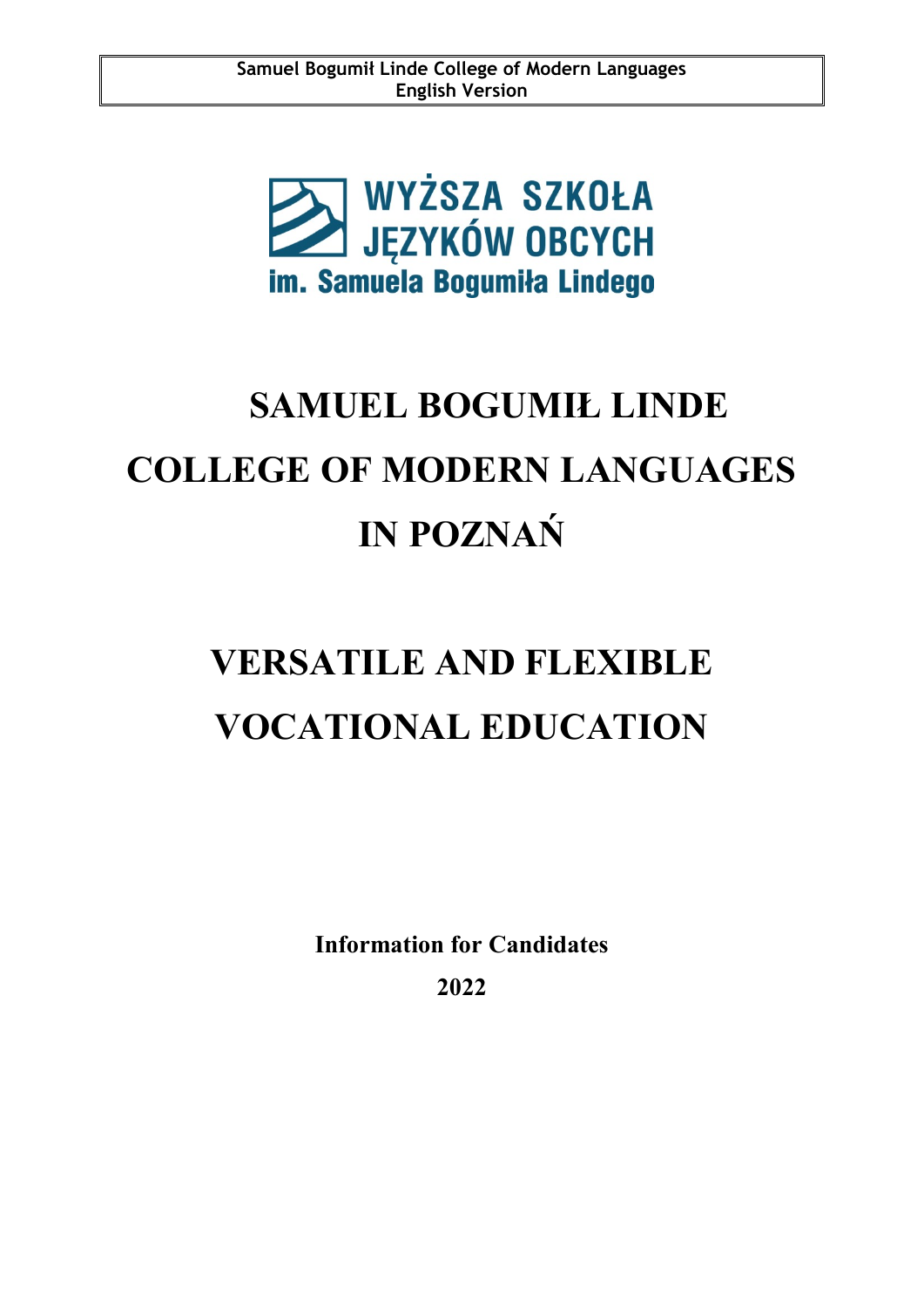#### **1. The College**

The Samuel Bogumił Linde College of Modern Languages (PCML) is a private vocational institution of higher education. It offers an extensive variety of courses at different levels of advancement.

The College started its educational activity in June 2000. There were 568 students of English and German Philology in this first year. Since then, it has become the largest private language studies college in Poland. We have over 1,500 students of bachelor, master's and other undergraduate and postgraduate studies. Our Students come from across the country, including such remote areas as the northeast and southeast regions of Poland. There are also foreign students at the College, who come from Ukraine, Spain, Germany, France, Turkey, etc.

#### **2. Courses**

#### **BA Studies** (*licencjat*)

The College offers BA studies that combine language programs with a currently developing range of Humanities.

Language studies are designed for students who see proficiency in a foreign language as an indispensable condition of their future professional career.

A modern curriculum and expert teaching staff provide a high quality learning environment.

The students have a selection of different specializations related to professions in high demand on the labor market, including the use of language for professional purposes (business) and translation.

The curriculum covers both the courses related to the development of practical language skills and a package of supplementary subjects (such as literature, history, life and institutions of a given country). The curriculum complies with the obligatory standards of academic education and it allows Students to see the language they study in its historic and cultural context which profoundly facilitates better understanding of its complexity. The curriculum offers the following language studies:

- English
- German
- Scandinavian Studies (Norwegian)
- Spanish
- Japanese
- Chinese
- Korean

#### **MA Level Studies**

MA studies are intended for the graduates of BA studies. They differ from the BA level mainly in having a more theoretical, academic character. Over the two years of MA studies the Students develop an MA dissertation.

We offer MA level studies in:

English Philology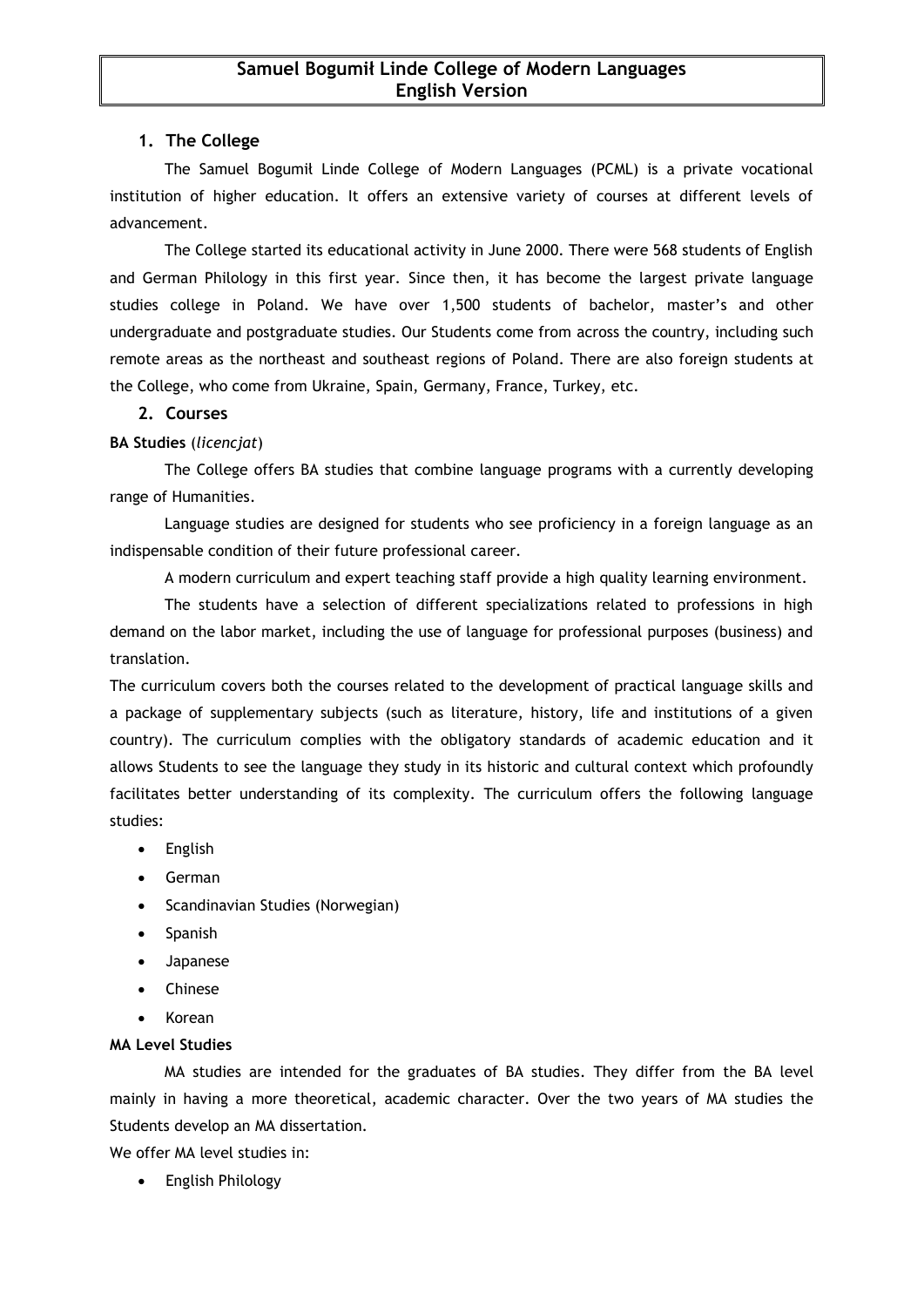#### **Other Programs**

Other postgraduate programs are intended for candidates wishing both to extend and to acquire new vocational competence. The nature of these programs enables their participants to attain this objective over two semesters.

The College runs postgraduate programs:

- Business English
- American Studies
- Business German (Wirtschaftsdeutsch)
- **•** German in Logistics

The graduates of postgraduate programs achieve a high level of linguistic skills in their respective languages on the basis of professional, vocational and business jargon. Simultaneously, they develop a range of skills that will prove useful in a variety of professional situations, such as making appointments, writing correspondence, obtaining and imparting information concerning products and services, client servicing, or financial negotiations. What is exceptionally useful is the command of written Business English/German: drawing business reports, writing both emails and traditional letters.

#### **Foreign Language Courses**

PCML runs an extensive range of language training and programs at various levels and learning intensity. We offer courses of English, German, Spanish, French, Russian, Japanese and Swedish. There are also courses that prepare students for international certificate exams: TOEFL, Cambridge FCE, CAE, and CPE.

#### **3. The Faculty**

The College has a defined human resources policy. It is among its objectives to develop a highly specialized staff of academic teachers with extensive teaching experience. In this way the Students are assured high standards of learning.

At present the College employs:

- 50 members of faculty including Full Professors and Doctors
- 8 native speakers from Great Britain, German, Japan, South Korea, China, Spain, France.

The College has gathered the best professionals, linguists from the University in Poznan and practitioners in the most popular professions – translators, journalists, specialists in IT, tourism and economics.

#### **4. Learning facilities**

The Students have classes in a College building located in the center of Poznan, Wilda district – Św. Czesława Street 6 and Central District - 27 Grudnia Street 17/19. An efficient public transportation system provides for fast connections even with the most remote parts of the city. The main railroad station and international bus stations are located in close vicinity to the College. The city center is also connected with the Ławica Airport facilitating easy transportation also for the Students residing in other towns or countries.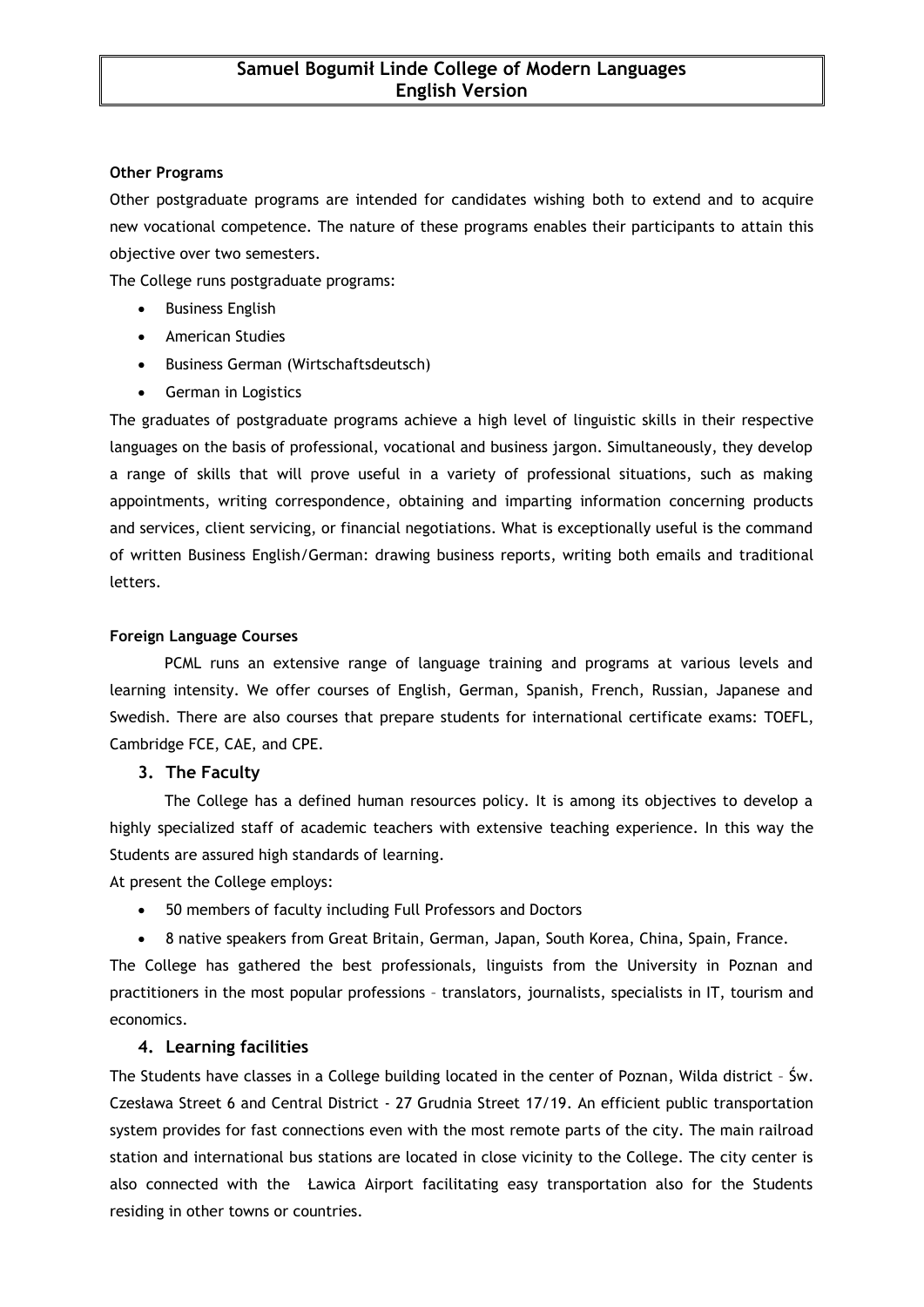## **Samuel Bogumił Linde College of Modern Languages English Version**

Classrooms are dedicated for practical language classes held in small groups and lecture rooms for more theoretical classes. The audiovisual equipment used at the College facilitates learning and makes it more efficient, attractive and versatile.

The Students have access to PCs and the Internet in designated areas in the College building. The sources for their academic work are also provided by the College library.

### **5. The Students**

Students' self-government is the animator and organizer of life at the College. Student representatives take a stand in matters related to the College's development and the granting of scholarships.

The focal points of student life are provided by regular cultural events, such as open lectures given by experts in various fields related to culture, literature, travelling etc. They enable College students to develop their own interests and to gather priceless experience.

The same purpose is served by a range of various optional courses the College offers to its Students. They can develop their knowledge and skills attending workshops, subject courses and supplementary lectures.

#### **6. International Cooperation**

It is one of the fundamental objectives of the College to establish extensive international cooperation. At present, two projects are running at PCML:

#### **The Erasmus Program**

The most popular form of studying abroad is student exchange under the Erasmus program. Under the program the Students can complete from one to two semesters at a foreign higher education institution. A number of our Students have taken advantage of this opportunity. They tend to choose the following institutions most often:

- Universität Kassel (Germany)
- Universidad de Sevilla (Spain)
- Universidad de Córdoba (Spain)
- Universidad de Murcia (Spain)
- Universidad de Almeria (Spain)
- Universidad de Leon (Spain)
- Universidad de Huelva (Spain)
- Universidad de Vigo (Spain)
- Universidad de La Rioja (Spain)
- Universidad de Deusto (Spain)
- Universitet South-Easter Norway (Norwegia)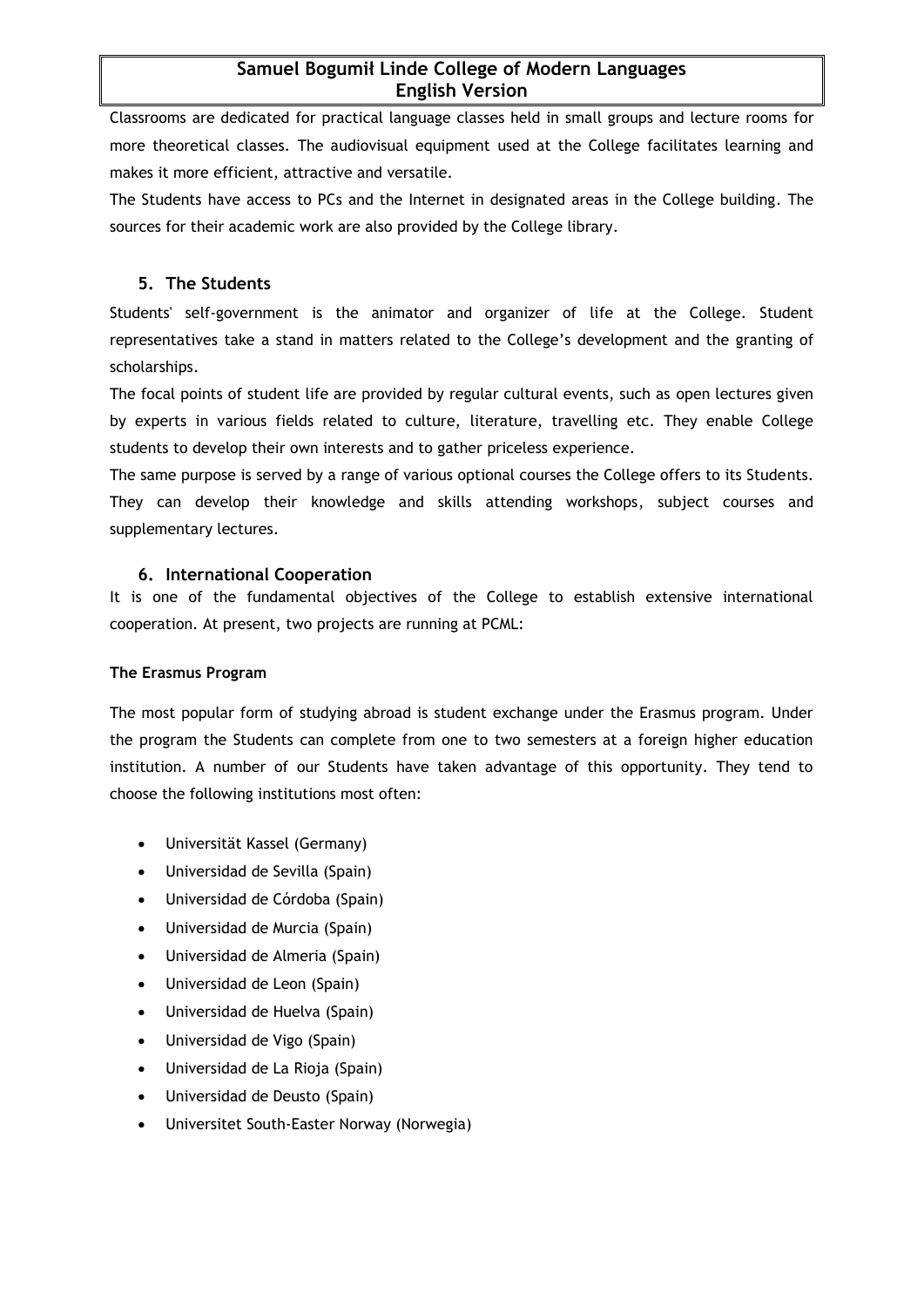# **7. How to apply/Fees**

# **BA Studies**

Secondary school graduates holding matriculation certificates may apply for (Bachelor's) courses. The recruitment starts on April 1. We process applications until September 30.

#### **Foreigners**

1. Complete the application form at rekrutacja.wsjo.pl

2. For the School's Admissions Board to be able to consider your application to study, it is essential to supply the following documents:

- a legalized or signed 'apostille' matriculation certificate or another document that entitles one to continue education at the university level
- a copy of matriculation certificate translated into Polish by a sworn translator
- a copy of medical certificate with no contraindication for studying
- a confirmation of payment of the administration fee PLN 85.00
- a certification of competence in the Polish Language (level B2)
- $\bullet$  1 photo (35mm x 45mm)
- health insurance/European health insurance card
- visa or a temporary or permanent residence card

The candidates for English or German program will be required to complete an online entrance test. When you fill the application form, we will send you a special code.

3. Having submitted the above-mentioned documents you may sign the contract to study and receive a formal notice of admission.

#### **Payment:**

**BA full time studies (from Monday to Friday) Choose payment option A, B, C or D**

- **A) PLN 590.00 x 10**
- **B) PLN 500.00 x 12**
- **C) PLN 2750 per semester**
- **D) PLN 5400 per year**

**BA extramural studies (two weekends in a month – Friday, Saturday and Sunday) Choose payment option A, B, C or D**

**A) PLN 470.00 x 10**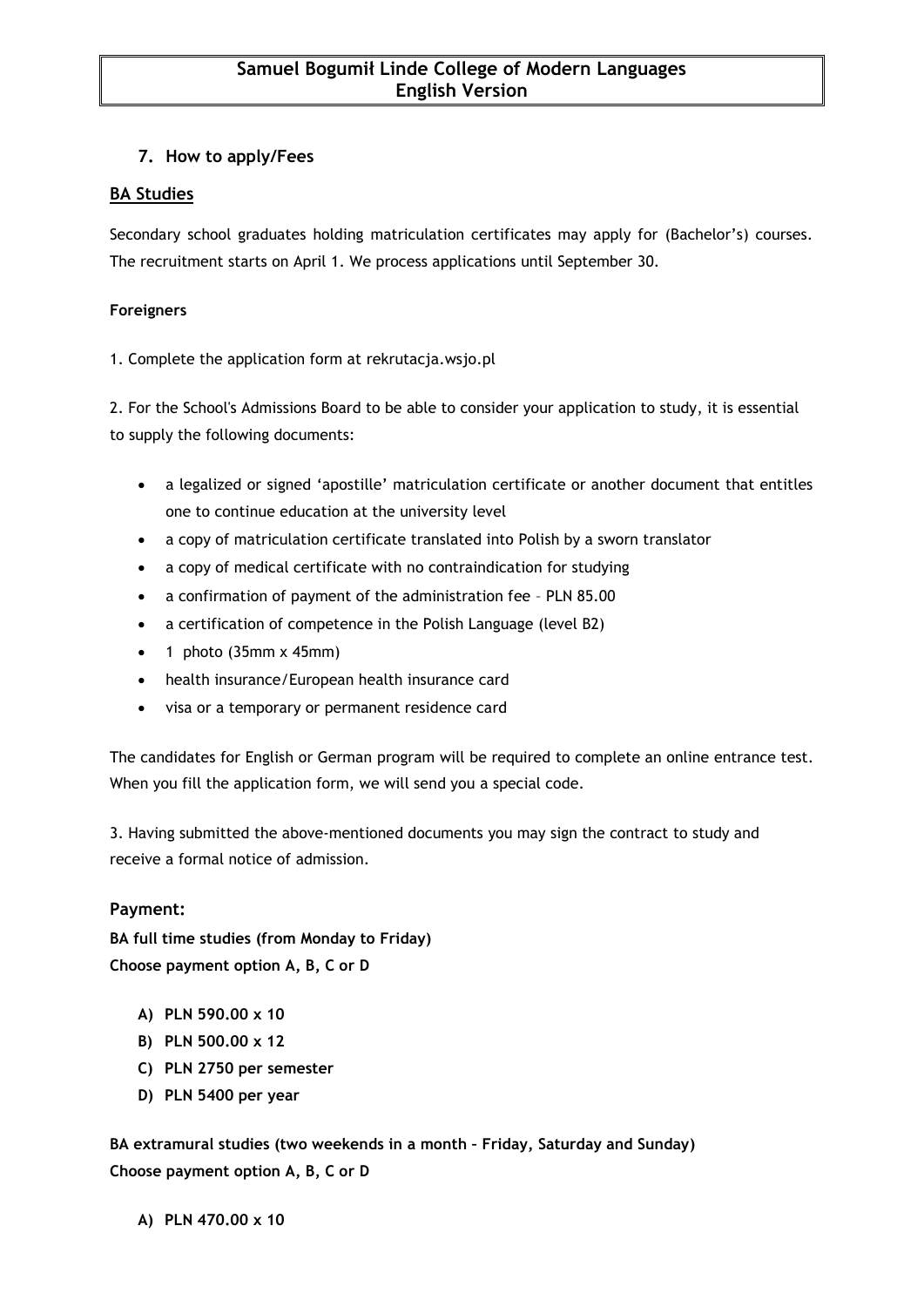## **Samuel Bogumił Linde College of Modern Languages English Version**

- **B) PLN 400.00 x 12**
- **C) PLN 2200.00 per semester**
- **D) PLN 4300.00 per year**

#### **MA Level Studies**

**If you are a foreign national and you want to begin studies at the Poznań College of Foreign Languages:**

1. Complete the application form at www.wsjo.pl

2. For the school's Admissions Board to be able to consider your application to study, it is essential to supply the following documents:

- a copy of your school leaving/graduation certificate with apostille or another foreign document that entitles one to continue education at the university level
- a copy of your school leaving/graduation certificate translated into Polish by a sworn translator
- a copy of your BA diploma with apostille or another foreign document that entitles one to continue education at the university level
- your BA diploma translated into Polish by a sworn translator
- medical certificate with no contraindication for studying
- a confirmation of payment of the administration fee PLN 85.00
- $\bullet$  1 photo (35mm x 45mm)
- a certification of competence in the Polish Language (level C1)
- health insurance/European health insurance card
- visa or a temporary or permanent residence card

3. Having submitted the above-mentioned documents you may sign the contract to study and receive a formal notice of admission.

#### **Payment:**

#### **MA full time studies (from Monday to Friday)**

**PLN 2600.00 per semester or PLN 5130.00 per year**

**MA extramural studies (two weekends in a month – Friday, Saturday and Sunday)**

**PLN 2310.00 per semester or PLN 4560 per year**

**8. Address**